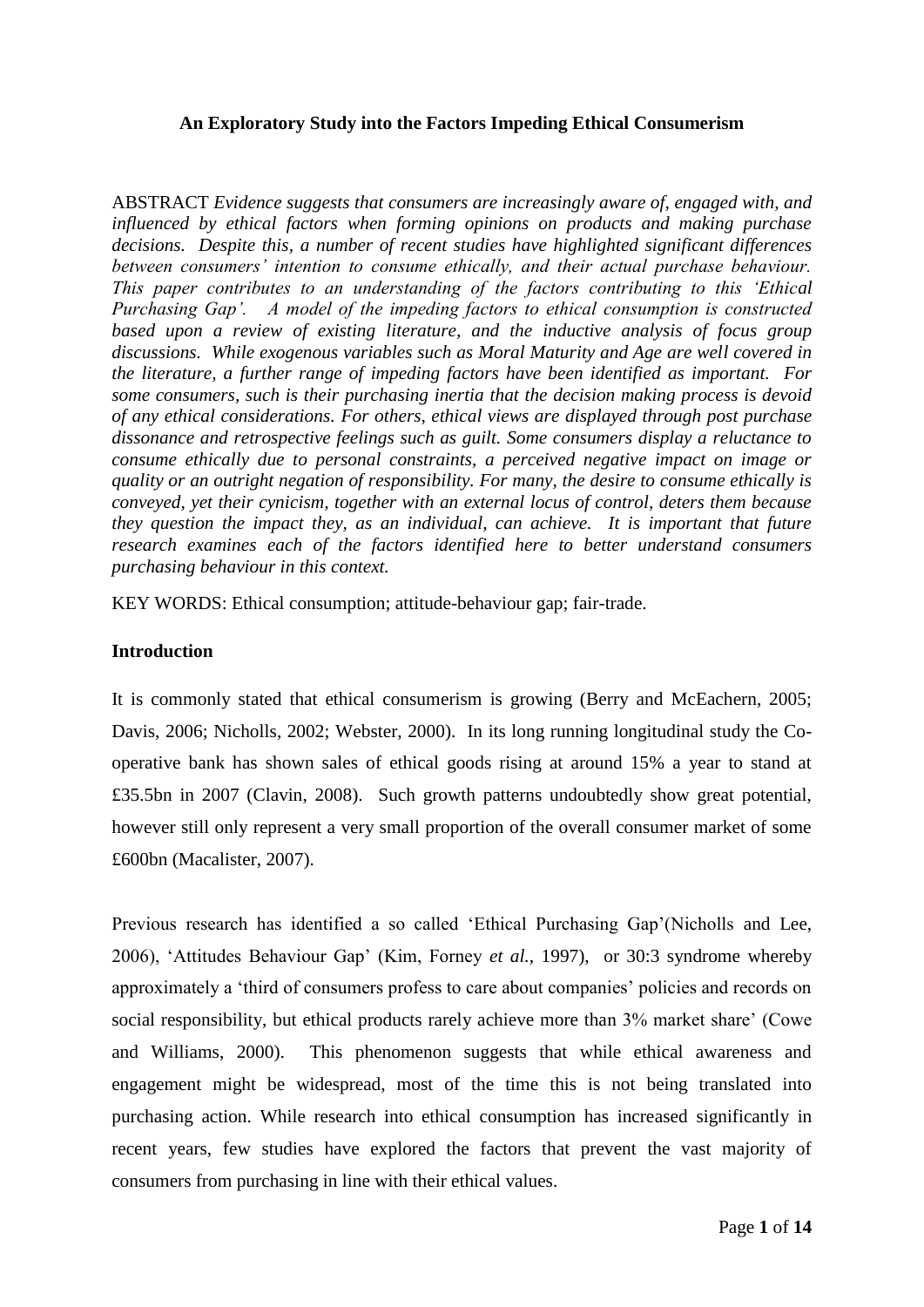### **Ethical consumption**

Many authors have commented on the difficulty in defining ethical behaviour (Singhapakdi, Vitell *et al.*, 1999; KPMG and Synovate, 2007), ethical retailing (Whysall, 1998) and ethical consumption (Howard and Nelson, 2000; Cherrier, 2005; Clavin and Lewis, 2005). There are a plethora of issues which could be questioned ethically; however such assessments can be highly subjective and complexly interlinked (Cherrier, 2005; Kent, 2005). Ethical considerations can even be contradictory for example the desire to 'reduce food miles and support developing countries' (KPMG and Synovate, 2007; p. 2). Despite these challenges, a number of common ethical issues do emerge from the literature: Fair Trade principles (Loureiro and Lotade, 2005; Nicholls and Opal, 2005; DePelsmacker and Janssens, 2007); use of Organically grown and processed materials (Tomolillo and Shaw, 2004; Shaw, hogg *et al.*, 2006; Tsakiridou, Boutsouki *et al.*, 2008); working practices in developing nations (Dickson, 1999; Anniss, 2003; Joergens, 2006) and depletion of natural resources (Ford, Nonis *et al.*, 2005; Sanfilippo, 2007).

Cooper-Martin and Holbrook (1993) define ethical consumer behaviour as 'decision making, purchases and other consumption experiences that are affected by the consumer's ethical concerns' p. 113.

Two prominent approaches have been used in the examination of ethical consumer behaviour, that based upon Hunt and Vitell's general theory of marketing ethics (Hunt and Vitell, 1986), and work that draws on the attitudinal model presented by Ajzen and Fishbein, and Ajzen (Chatzidakis, Hibbert *et al.,* 2006). These models suggest that consumers make decisions through a process of knowledge formation, the construction of attitudes or judgments about a particular consumption activity's ethical impact, the formation of purchase intentions and finally purchase. Factors relevant to ethical consumption such as 'Self Identity' and 'Ethical Obligation' were reported to act upon both attitude formation, and purchase intentions, but not directly on purchase action(Shaw, Shiu *et al.,* 2000; Shaw and Shiu, 2002; Sparks, Shepherd *et al.,* 1995; Sparks and Guthrie, 1998). Given that such a wide difference is reported between consumer attitudes and final purchase behaviour, a wide range of currently unreported impeding factors may exist.

Studies have identified some variables that can influence ethical decision making such as age, religious beliefs (Hegarty and Simms, 1978) and moral maturity (Kohlberg, 1969). McDevitt *et al.,* (2007) also suggests variables related to the personal beliefs and confidence of the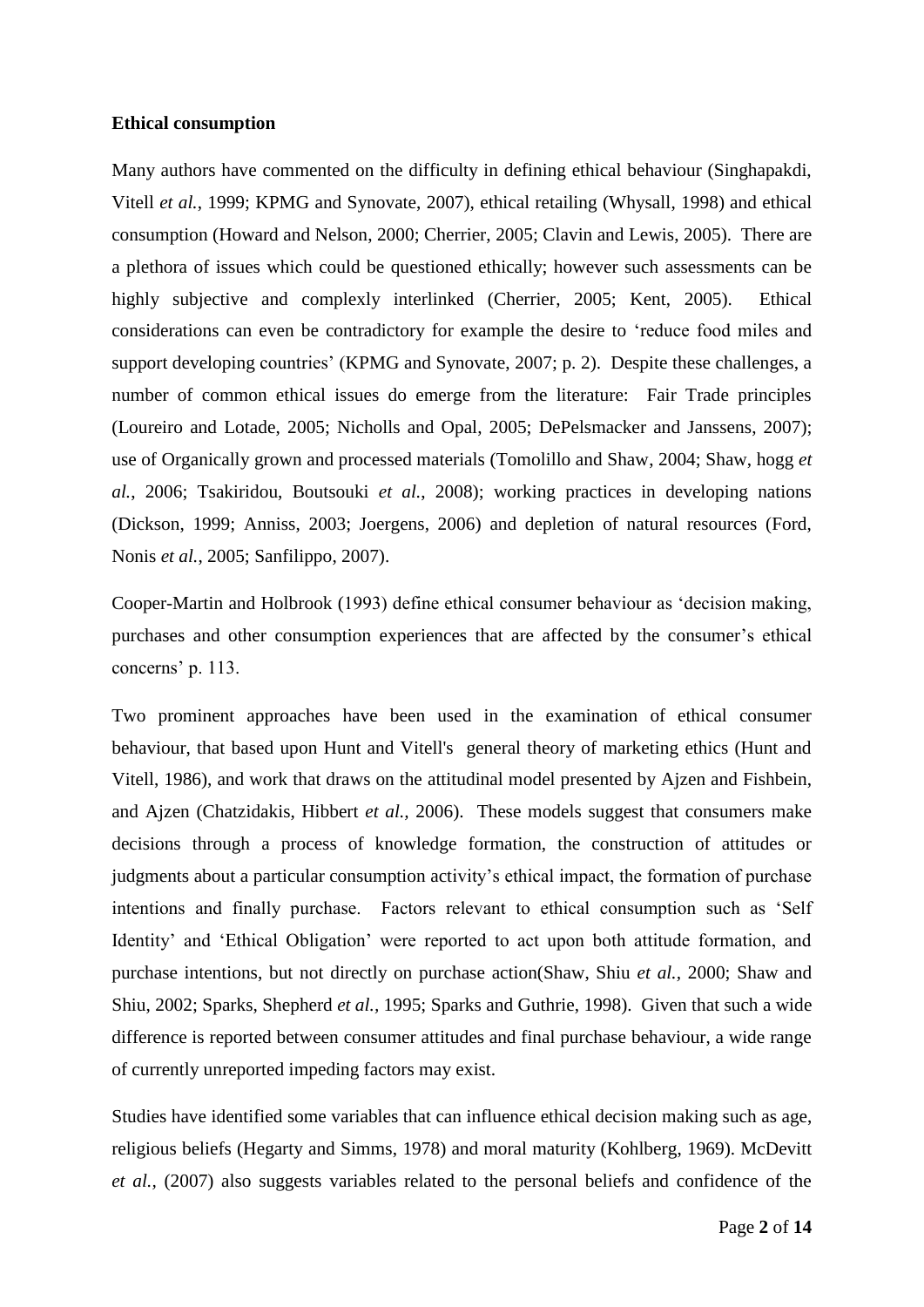individual may also be relevant. Strong decision makers will be confident in following their judgement especially when required to take individual action. The attributes of confidence and moral maturity in the context of ethical decision-making can be closely linked to the work of Forte (2004) on the locus of control (Rotter, 1954). Consumers with an external locus of control believe ethical dilemmas are beyond their control whereas research by Singhapakdi and Vitell (1991) shows that people with an internal locus of control are more likely to take action to settle ethical problems and defy social pressure to make unethical decisions.

A small number of factors have previously been identified as impeding ethical consumption: limited availability of ethical products (Nicholls and Lee, 2006); the consumer being bombarded with too many messages (Carrigan and Attalla, 2001); inertia in consumption choices (Boulstridge and Carrigan, 2000); and consumer mistrust and possible scepticism of ethical symbols (Nicholls and Lee, 2006). Further, (Carrigan and Attalla, 2001) state that 'it would appear consumers do not wish to be inconvenienced', suggesting that consumers will only make ethical purchases if it does not mean they have to pay more, suffer loss of quality or have to make a specific effort. These suggestions have, however, been made as part of research either into a specific context, or as broad papers into ethical consumption, none being specifically focused on the identification of possible inhibitors to purchase.

### **Methodology**

An inductive approach was adopted to enable a range of impeding factors to emerge. Given the complex nature of the subject area, focus group discussions were most appropriate, enabling the issues to be debated, fully explored, and the widest possible range of factors to be identified.

One of the possible reasons for the attitude-behaviour gap is thought to be the 'social desirability bias' in the research design of many studies (Cowe and Williams, 2000). The problem of social desirability bias is well covered in the literature, with Clavin describing the issue as an:

'over reporting of ethical actions by research respondents seeking to give the 'right' answer.'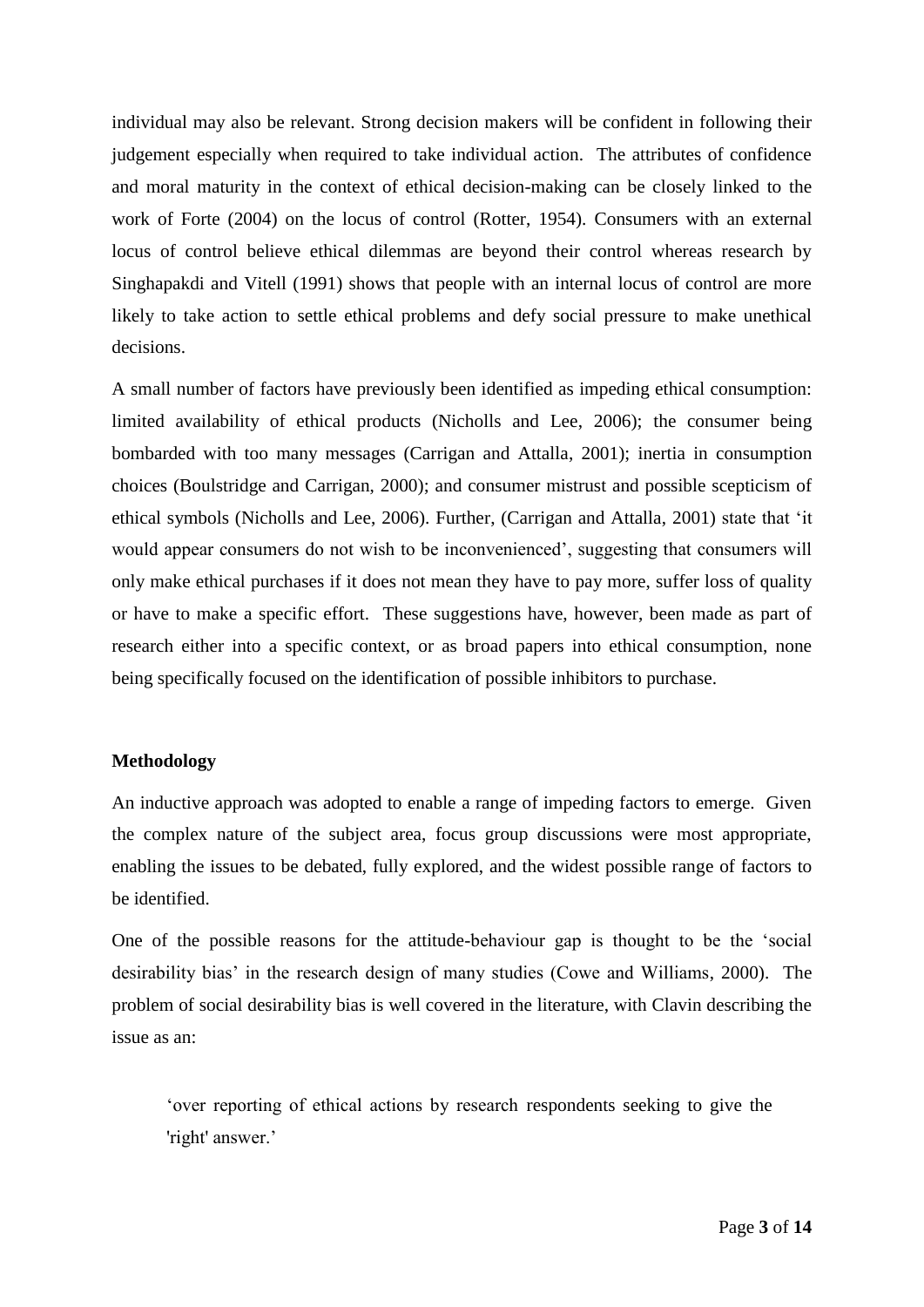Focus groups were carefully constructed and moderated to minimise this potential effect. Three focus groups were conducted, each containing six participants. This small group size was used due to the sensitive nature of the subject, and to minimise the potential for social desirability bias (Falconer, 1976). Participants were selected according to convenience, but an equal gender mix and broad age range were assured.

All focus groups were audio recorded and transcribed verbatim, including, where appropriate, notes on tonality, hesitation and intonation. After a period of data immersion, open and axial coding was used to develop a template of factors that emerged. This template was refined further through a repetitious process of coding and recoding to ensure robustness of the findings.

#### **Data analysis and findings**

Seven key themes emerged from the data, each contributing part of an explanation into why consumer attitudes are not translated into purchasing behaviour.

### *Price sensitivity*

Price was a reoccurring theme, with consumers suggesting that they care more about value in financial terms than ethical values. With particular reference to food and other frequently purchased items it was nearly always the consumers' first consideration. One participant stated:

'I don't even consider ethical products in a supermarket because it is a bill you pay weekly and you need it to be as small as possible.'

When members discussed the occasional time when they had purchased the ethical alternative and not considered the price, a high level of post-purchase dissonance was experienced and this resulted, in some cases, in a future permanent avoidance of ethical products. One example given was with reference to purchasing fair-trade tea and coffee in the workplace, the inflated price was held responsible for a return to old habits.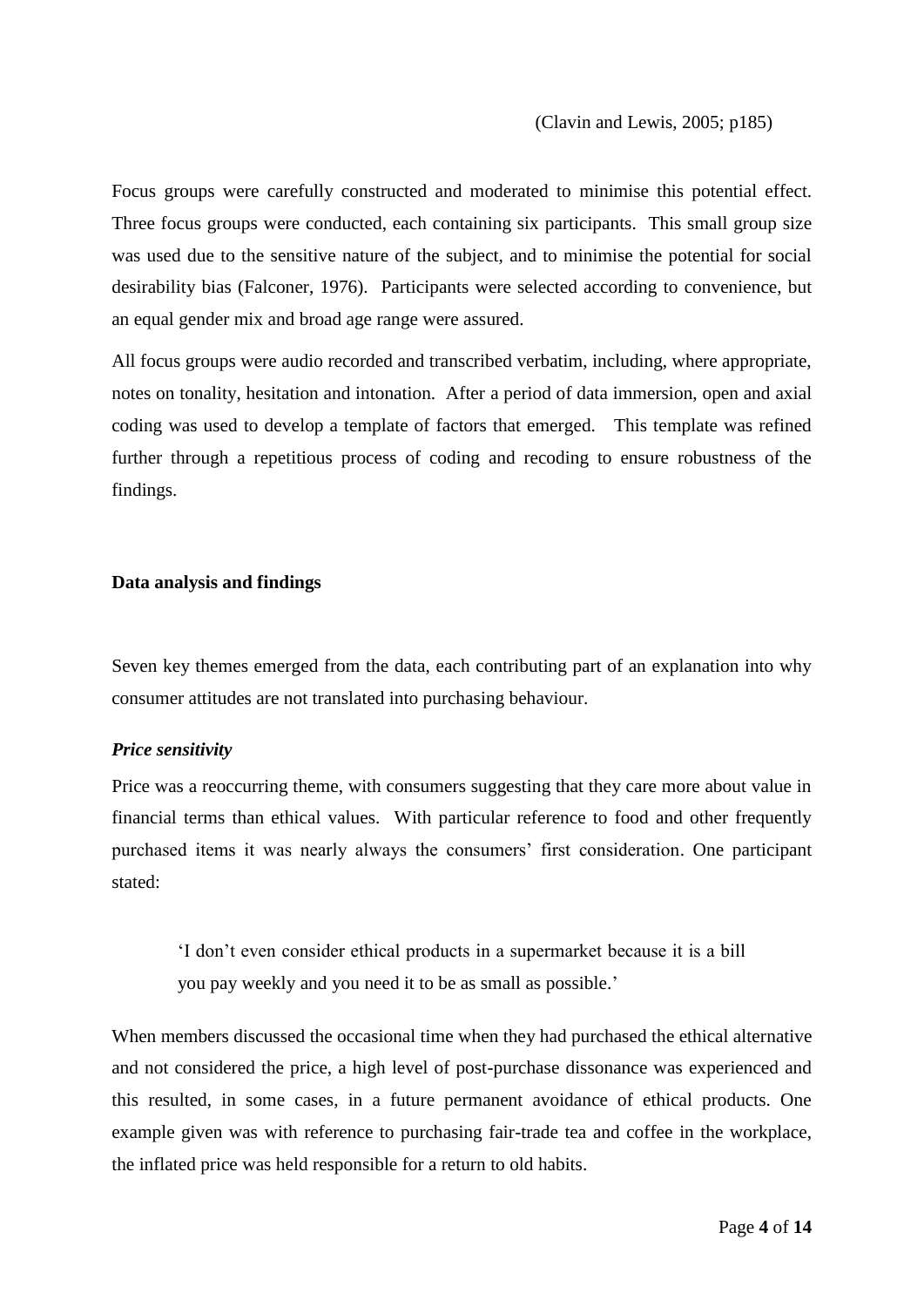The consensus amongst participants was that they did care about ethical issues and were willing to pay slightly more, but beyond a small premium, their cynicism surfaced. They were reluctant to pay more than a few pence extra for goods where they saw no significant tangible reward to their efforts.

A little bit more, yes I am expected to pay, I wouldn't mind paying a bit more but when you've got [a] limited amount of money to spend each week, you can't afford these things

The price appeared less of an issue with regard to locally produced goods. Participants were able to quantify the premium asked and understand, in a familiar context, how the extra pence could be justified. This suggests that the vicarious nature of ethical issues hinders the consumers' attachment and commitment to their beliefs.

Despite this stated focus on price, some participants appeared more attached to their habitual purchasing than they realised. When faced with a situation where price considerations were removed, it did not immediately result in the purchasing of ethical products as was initially implied.

### *Personal experience*

Due to the emotive nature of ethical consumerism, participants seemed most receptive to changes in their habitual purchasing when it impacted them personally or when a particular story grabbed their attention, forcing them to deliberate on the subject. McDevitt *et al.* (2007) implied that the biggest hurdle to ethical consumerism was getting the consumer to recognise that their imminent actions could be ethical or unethical. One member stated:

If it is not in your eye, if it is not put straight in your face, eventually you will just forget about it and go back to your day-to-day business until it comes up again

Participants were most vocal with regard to negative stories they had been exposed to and in most cases expressed concern. Positive information did not generate as much interest; it was often viewed with cynicism and therefore was less likely to affect purchase decisions. This supports Herr *et al.* (1991) who asserted that consumers' attitudes are influenced more by negative information than positive.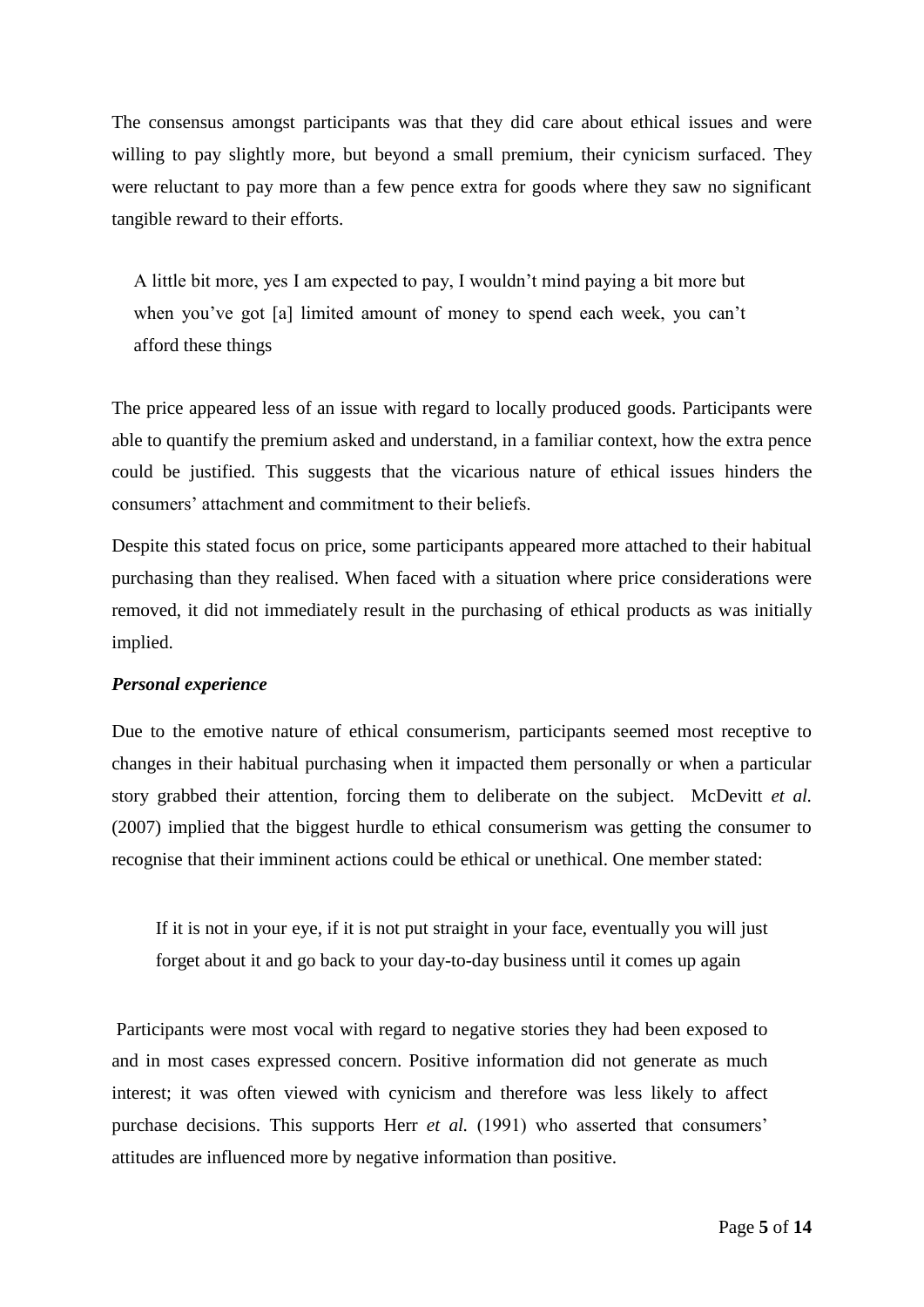When asked, participants said they did not consume ethically as an alternative to giving to charity. However, it became apparent that with regard to personal experiences, group members made links between consumption and charitable donations. Any desire or obligation to consume ethically was reduced if they had had encountered a bad experience when giving to charity. An example of this was the Tsunami of 2005: a number of participants had donated generously to the relief fund only for it to be reported that the money was not reaching the people for whom it was intended. This transferred into their ethical purchasing behaviour which favoured purchasing local produce to fair-trade goods as they could have greater confidence that it was making a difference.

## *Ethical obligation*

Participants understood the link between their ethical purchasing and their values, and constantly maintained they would like to make a difference. However, as discussion evolved, it became apparent there was an underlying reluctance to help, but a feeling of obligation.

The ethical obligation of group members seemed to centre on suppressing a conscience. On many occasions it was suggested that it was too difficult, for many reasons, to 'tow a purely ethical line' however the obligation to 'do your bit' was still strong, particularly when the price was comparable.

Individuals' perception of what was considered ethical varied significantly, for one member, a vegetarian; it was categorically unethical to consume a chicken. Another participant commented that they:

[...] would be a vegetarian but at the end of the day they are still going to kill all the animals.

This variation in levels of obligation can be aligned with Forte's recent work around the locus of control (2004). The vegetarian expressed an internal locus of control, believing that their actions could make a difference, (Singhapakdi and Vitell, 1991) whereas the second respondent displayed an a prominent external locus of control, believing that any change in their consumption pattern would not have any impact; this view being used to justify their existing behaviour.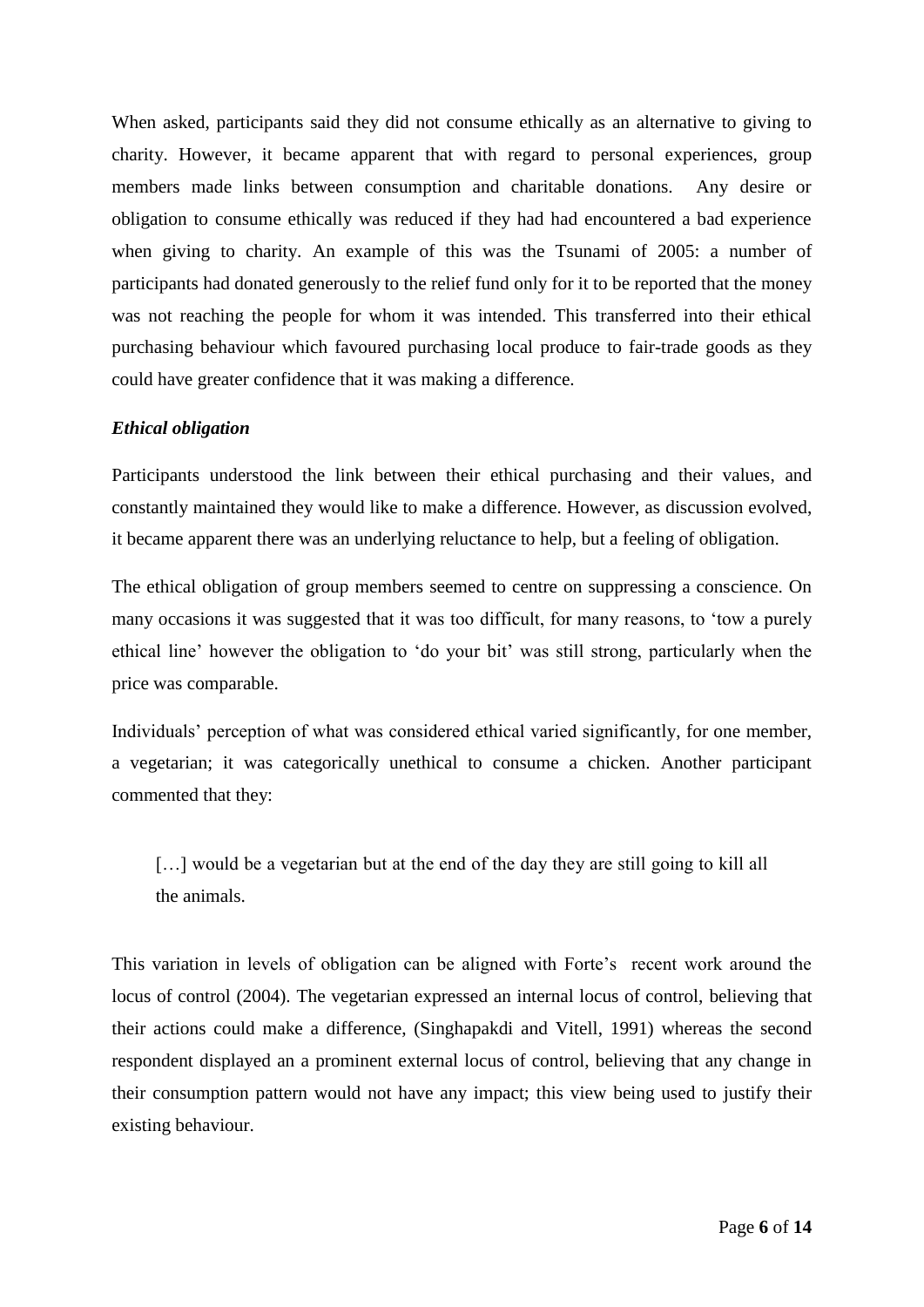# *Lack of information*

It is argued that in order for consumers to make efficient decisions they must be fully informed (Sproles *et al.* 1978). Although there is now far more information in the public domain regarding ethical practices (Jones *et al.,* 2007) this research has found that consumers still believe they do not have enough knowledge to make ethical decisions.

In some focus groups, a preference to hear about unethical practices was expressed. It was felt that to be informed and then avoid unethical options or companies was more achievable than to proactively purchase the most ethical product.

'I think you would be turned off from the unethical one if there had been loads of bad stories, but this wouldn't necessarily push you towards the most ethical one.'

This opinion presents implications for the future of intrinsically ethical brands, but also highlights difficulties in measuring the scope of ethical purchases, indicating a need for the monitoring of sales of products and brands that have been the subject of negative ethical publicity, and products considered intermediaries to truly understand the effect ethical beliefs are having on consumption behaviour.

Although participants acknowledged the enormity of the problem and in contrast, the luxury of their own lifestyles, they suggested that unless it was pushed upon them and they were made to listen, their lack of knowledge would continue to render low levels of ethical consumption.

# *Quality perception*

Quality perception was a reoccurring theme throughout the research yet took two clear forms. For some participants, products branded fair-trade were perceived as poorer quality. Conversely, others believed ethical goods such as free-range chicken tasted nicer and it was their quest for quality that inadvertently drove them to consume ethically.

The group members who did not consume ethically felt that unethical goods could not be bad quality or harmful because as one participant highlighted. 'They are not going to be poisonous to you if the government has passed them as safe to eat'.This viewpoint can be aligned to that of Carrigan and Attalla (2001) who highlighted the perceived synonymy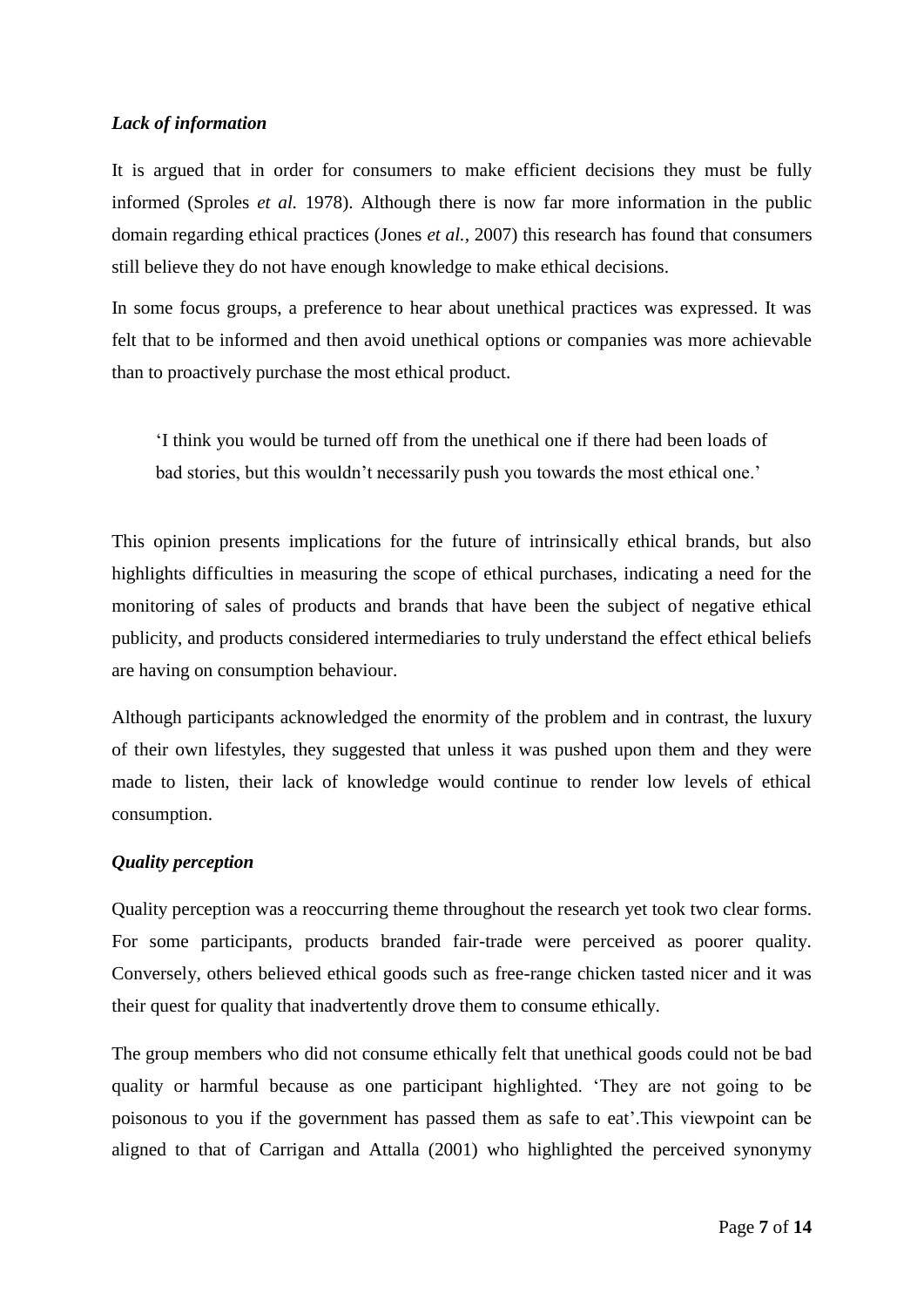between 'ethical' and 'legal' and indicated that consumers deem 'acting within the law' to be adequate.

The perceived quality of ethical goods emerged as a clear influencing factor in the decision making process concurring with the findings of Carrigan and Attalla (2001) who state that consumers will not tolerate a loss in quality in order to purchase ethically.

# *Purchasing inertia*

During the focus group it became clear that although factors such as price and quality were prominent barriers to consumption; far stronger was the purchasing inertia of the individuals, it was ultimately this that prevented any change, or even consideration of change, to their consumption patterns. This finding supports Boulstridge and Carrigan's (2000) view that consumers will not change their behaviour and become more ethical until the alternative has no negative impact upon them.

The sheer strength of inertia and subsequent brand loyalty became apparent when the participants were asked to disregard the price of products. It had initially been expressed as the key factor, but group members found themselves admitting that their allegiance to certain brands would always hinder their ability to move towards the ethical option. 'I am a Heinz person'; 'PG tips, everyone has their own tea'; and 'Got to have your Weetabix in the morning' were common responses. This strong attachment was not necessarily something the consumer believed was correct but something that they had come to accept.

# *Cynicism*

A high level of cynicism toward ethical claims was found amongst consumers as a key driver of their reluctance to consume ethically. Participants believed they were being coldly marketed to and their goodwill taken advantage of through the application of disproportionate price premiums. Demonstrating the prominent conflict with the concept of morality when attempting to relate ethical practice to the business of making money (Nash, 1990). It is suggested that consumers will disrespect any attempt to apply an ethical layer to their marketing without sincere underlying values. This scepticism of corporate motivations behind ethical stances was recognised by participants, with one commenting: 'It's purely for company profit. I think it begins and ends there'.

Participants in all focus groups suggested that a key factor, in deciding to disregard ethical products was that they did not believe the extra effort required on their part, (Shaw and Shiu,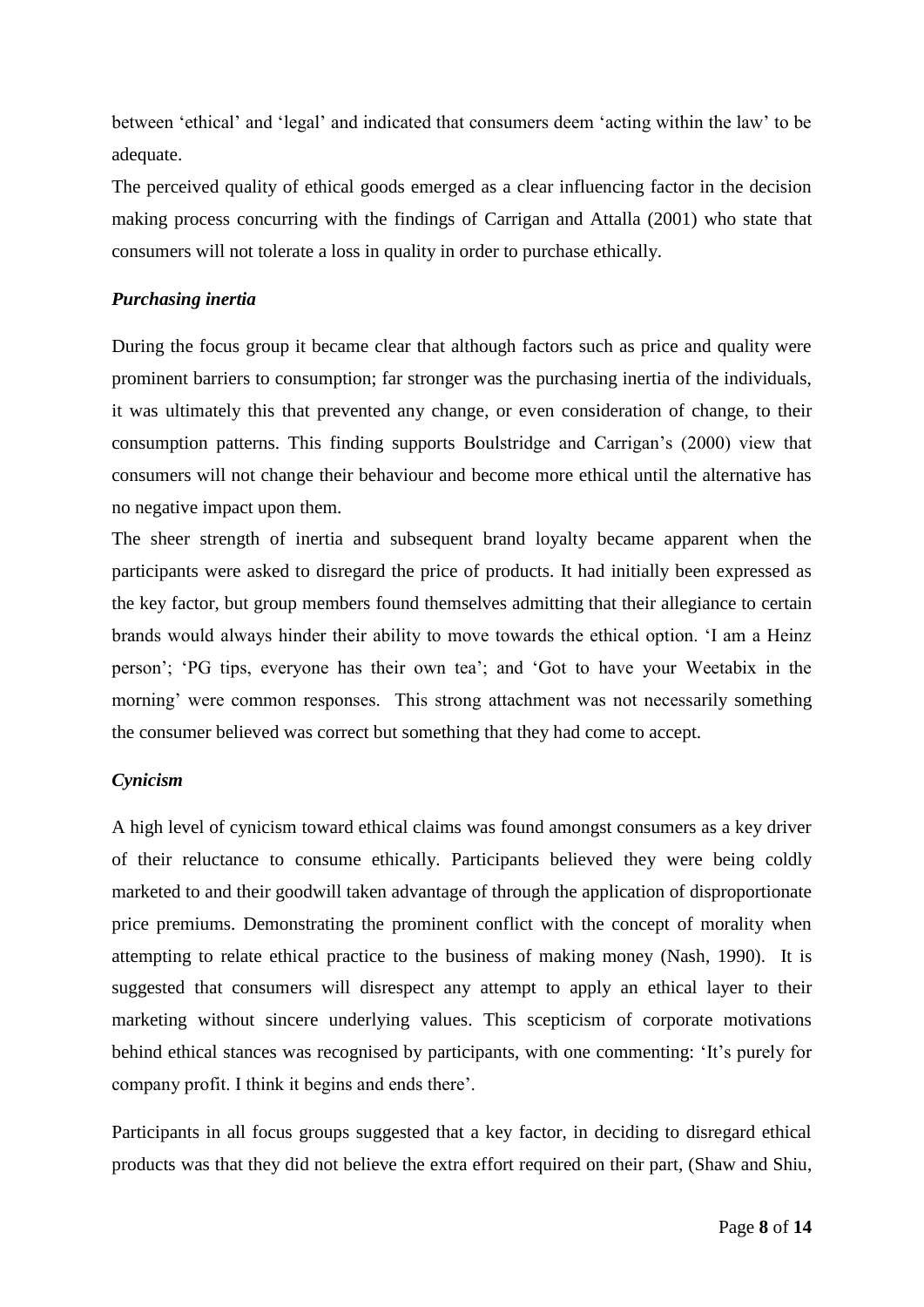2003) was transferred completely to the end benefactor; presuming instead, that a proportion was intercepted by corporate or governmental organisations.

There was acknowledgement by a number of Participants not only of the growing trend to communicate about ethical practices, for competitive advantage, but also of the rising number of emerging news stories about pockets of malpractice. One group member exclaimed 'These multinationals, you can find a story associated with all of them'. Participants cynicism was fuelled by a lack of information about the benefits of ethical practices combined with an excess of information about unethical practices, leading to confusion and perceived vulnerability.

### *Guilt*

Although Hall (2007) suggests that consumers have evolved past a sense of guilt to identification and solidarity with others, focus group discussions suggest that this is not universal. Guilt is still a factor but is often a retrospective feeling following the choice not to purchase ethical goods.

There was a clear trend amongst participants to suppress their feelings of guilt through conveying doubt as to whether or not, their purchase would have actually made a difference; this seeming to be an attempt to neutralise the guilt (Chatzidakis, Hibbert *et al.,* 2007). Although guilt was a reoccurring theme throughout the research it was not an early part of the decision-making process, but something considered following the purchase and then, in the majority of cases dismissed.

## **Conclusion**

The complexity of the subject suggests that the impeding factors identified and discussed cannot be placed in a generic hierarchy as different consumers can feel the impact of individual factors or combinations and not necessarily consider all in the same logical manner. It must be considered that most factors are interdependent and expressed in different ways and to varying degrees, by different consumers. Figure 1 below summarises the impeding factors to ethical consumption that have been identified.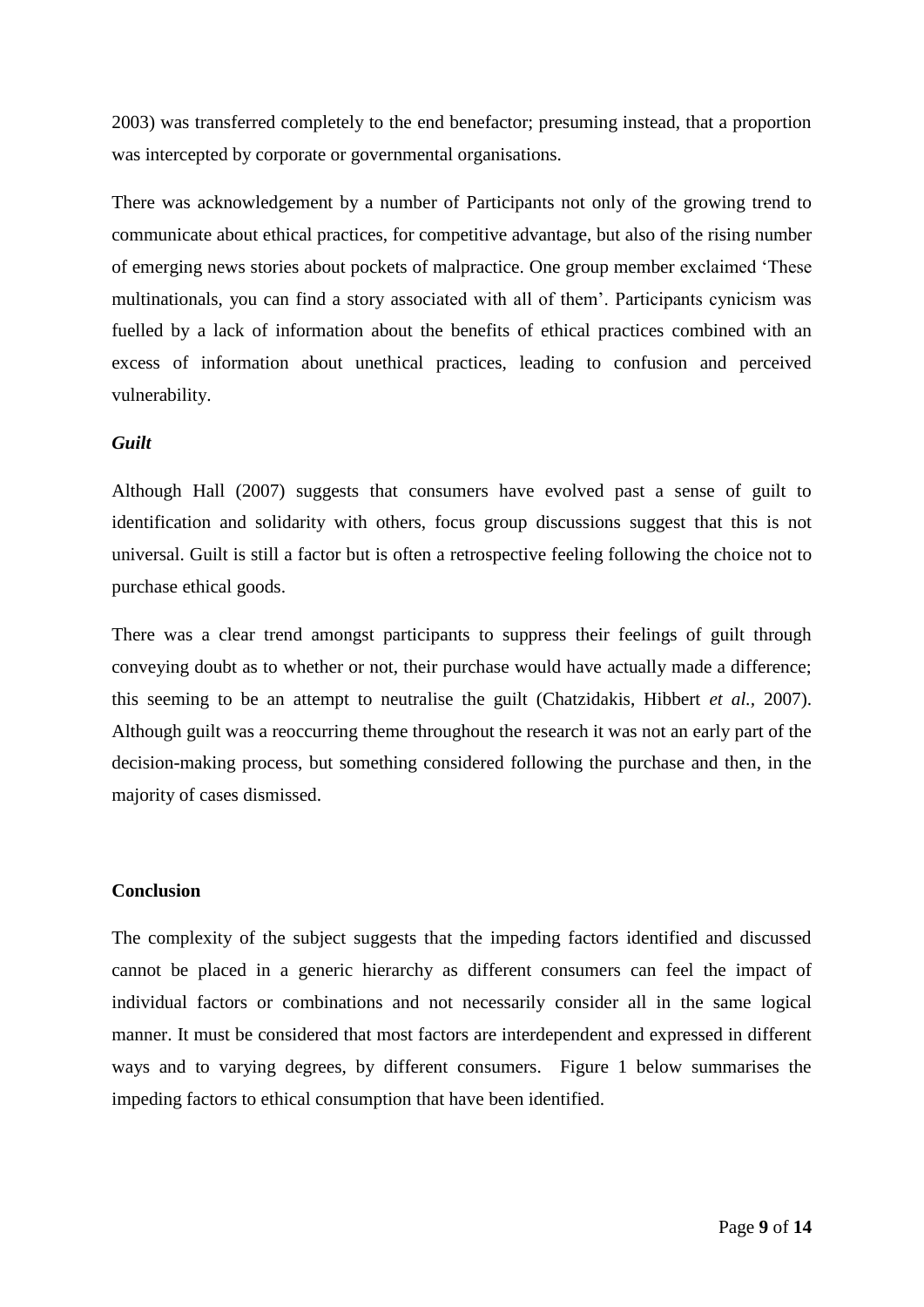

# Fig. 1 Model of the Impeding Factors to Ethical Consumerism

Due to the limited scope of the study it is not possible to claim that this depiction is comprehensive, however it does present the first conceptualisation of the key impeding factors that may explain the 30:3 problem outlined in the literature. While a multiplicity of consumption choices might be made, for clarity these have been grouped as Self Interest, Self Interest with Guilt, Boycott and Ethical Consumption. Two 'ethical' outcomes are highlighted, acknowledging that for many consumers, the intermediary was often chosen following a boycott of the unethical option.

An important aspect of ethical consumerism has been found to be post purchase dissonance, in the form of guilt at not opting for the ethical alternative. For most people price appears as a key barrier to consuming ethically. Consumers believe the benefactor from their ethical choices should be the producer or underpaid labourer but are cynical, suggesting that many corporate organisations profit from such products. Consumers question the quality of ethical goods, with the exception of fresh food; most fair-trade products were viewed to be of inferior quality. The common perception is that if a company is first and foremost focused on achieving an ethical product then it is likely to be of lower quality. Consumers are also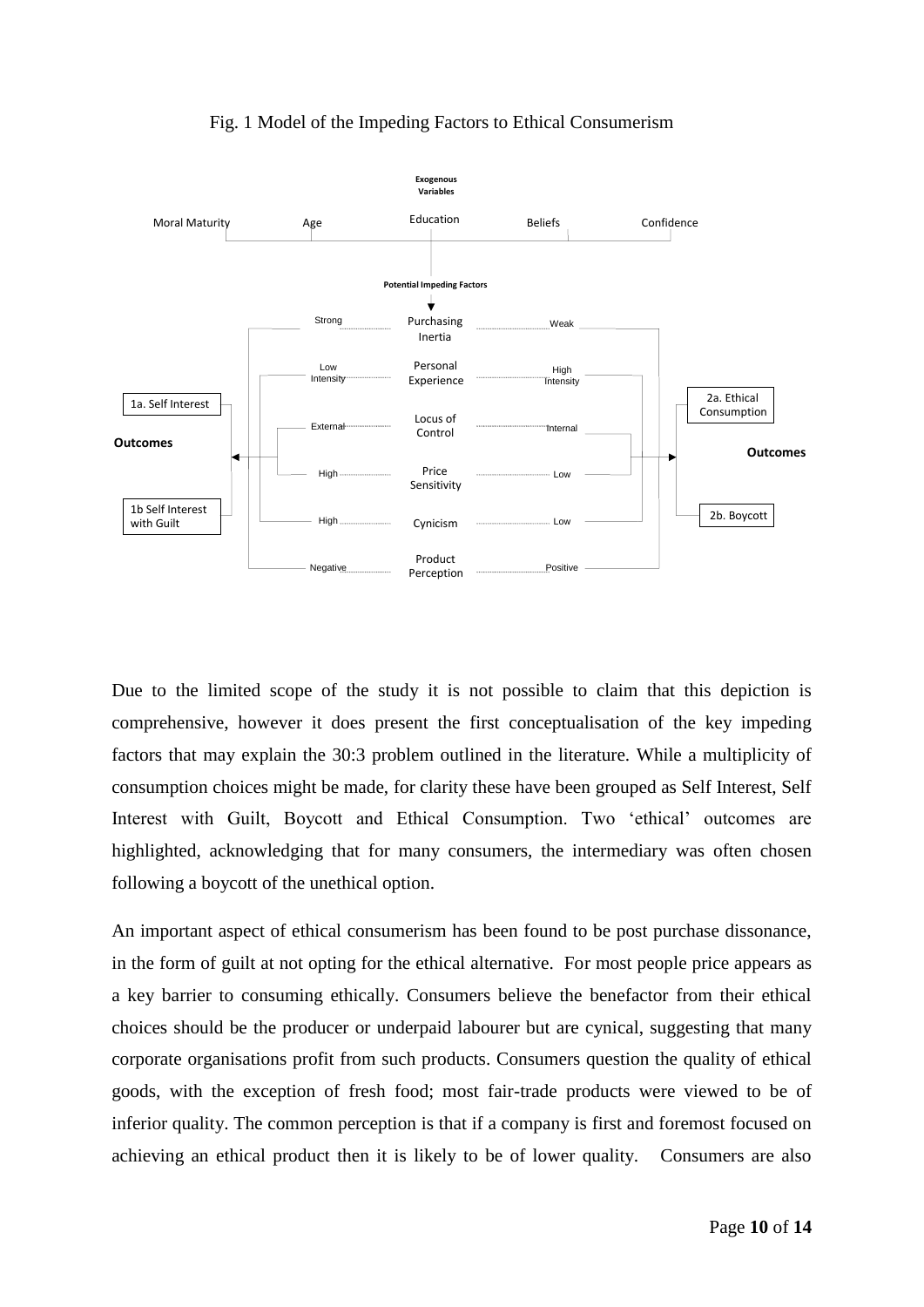heavily brand loyal and image conscious. When other tangible factors such as price are ignored, brand loyalty and purchasing inertia still prevents them, in many cases, from trying an ethical alternative.

This paper has identified a range of factors that might prevent consumers from converting their ethical attitudes into ethical purchase decisions, and in so doing provides a useful step forward in understanding consumer behaviour in this regard. It is clear however that this study should represent only the start of research in this area, with each individual factor that has been identified here warranting individual examination, and other general studies may uncover further impeding factors that will build knowledge into these phenomena.

## *Implications for retailers*

Given consumers cynicism toward ethical claims, it is unlikely that positioning on this criterion alone will be attractive to a mass-market group. However, it is essential for all retailers to ensure that their practices are appropriate and well controlled as the damage that can be caused by any publicity highlighting ethically questionable behaviour throughout the supply chain is significant.

The concept of ethical consumerism appears secondary to the strongest attribute of choice. Whether it is a retailer who is focused on price or a brand that is focused on quality products, an ethical approach must work only to reinforce integrity; consumers do not feel strongly enough yet to prioritise it above the other attributes they associate with their habitual purchasing.

### **References**

Anniss, E. 2003. Sweatshops vs. goldmines of expertise. *Financial Times*, December 13, Main section,  $1<sup>st</sup>$  Edition.

Berry, H. and McEachern, M. G. 2005. Informing Ethical Consumers. In *The Ethical Consumer*, ed. R. Harrison, T. Newholm and D. Shaw, London: Sage.

Boulstridge, E. and Carrigan, M. 2000. Do Consumers Really Care About Corporate Responsibility? Highlighting the Attitude-Behaviour Gap. *Journal of Communication Management*, 4, no. 4: 355-68.

Carrigan, M. and Attalla, A. 2001. The myth of the ethical consumer - do ethics matter in purchase behaviour?. *Journal of Consumer Marketing* 18, no. 7: 560-577.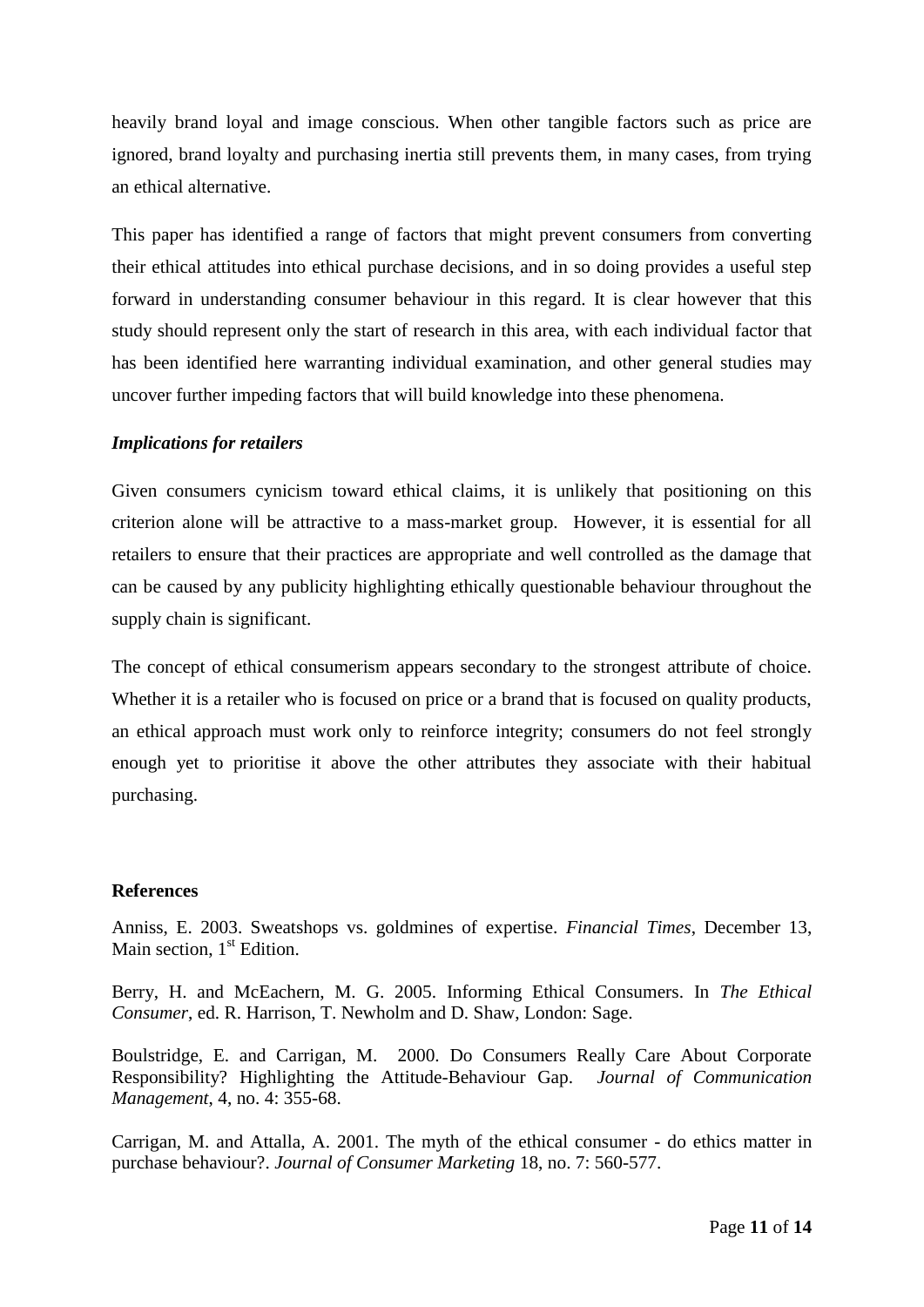Chatzidakis, A., Hibbert, S. and Smith, A. 2006. Ethically concerned, yet unethically behaved: Towards an updated understanding of consumers (un)ethical decision making. *Advances in Consumer Research* 33: 693-698.

Chatzidakis, A., Hibbert, S. and Smith, A. 2007. Why People Don't Take their Concerns about Fair Trade to the Supermarket: The Role of Neutralisation. *Journal of Business Ethics* 74, no. 1: 89-100.

Cherrier, H. 2005. Using Existential-Phenomenological Interviewing to Explore Meanings of Consumption. In *The Ethical Consumer*, ed. R. Harrison, T. Newholm and D. Shaw, 125-135. London: Sage.

Clavin, B. 2008. The Ethical Consumerism Report 2008. *Co-operative bank*. http://www.goodwithmoney.co.uk/corp/pdf/ECR\_2008\_Web.pdf

Clavin, B. and Lewis, A. 2005. Focus Groups on Consumers' Ethical Beliefs. In *The Ethical Consumer*, ed. R. Harrison, T. Newholm and D. Shaw, 173-187. London: Sage.

Cooper-Martin, E. and Holbrook, M. B. 1993. Ethical Consumptions Experiences and Ethcial Space. *Advances in Consumer Research* 20, no. 1: 113-118.

Cowe, R. and Williams, S. 2000. Who are the Ethical Consumers? The co-operative bank: Ethical consumerism report, *Co-operative Bank*. http://www.cooperativebank.co.uk/servlet/Satellite?c=Page&cid=1139903089615&pagename=CoopBank% 2FPage%2FtplPageStandard

Davis, M. 2006. Cause-Related Consumerism. *Brandchannel.com,* October 23. http://www.brandchannel.com/print\_page.asp?ar\_id=337&section=main

DePelsmacker, P. and Janssens, W. 2007. A Model for Fair Trade Buying Behaviour: The Role of Perceived Quantity and Quality of Information and Product-Specific Attitudes. *Journal of business ethics* 75, no. 4: 361-380.

Dickson, M. 1999. US consumers' knowledge and concern with apparel sweatshops. *Journal of Fashion Marketing and Management* 3, no. 1: 44-55.

Falconer, R. 1976. Group Discussion in Research. *Marketing,* November 20-23.

Ford, C., Nonis, S. A. and Hudson, G. I. 2005. A Cross-Cultural Comparison of Value Systems and Consumer Ethics. *Cross Cultural Management* 12, no. 4: 36-50.

Forte, A. 2004. Business Ethics: A Study of the Moral Reasoning of Selected Business Managers and the Influence of Organizational Ethical Climate. *Journal of Business Ethics* 51, no. 2: 167–173.

Hall, J. 2007. The Ethical Opportunity. *Journal of Brand Management* 14, no. 5: 365-367.

Hegarty, W. H. and Simms, H. P. 1978. Some Determinants of Unethical Decision Behavior: An Experiment. *Journal of Applied Psychology* 63, no. 4: 451–457.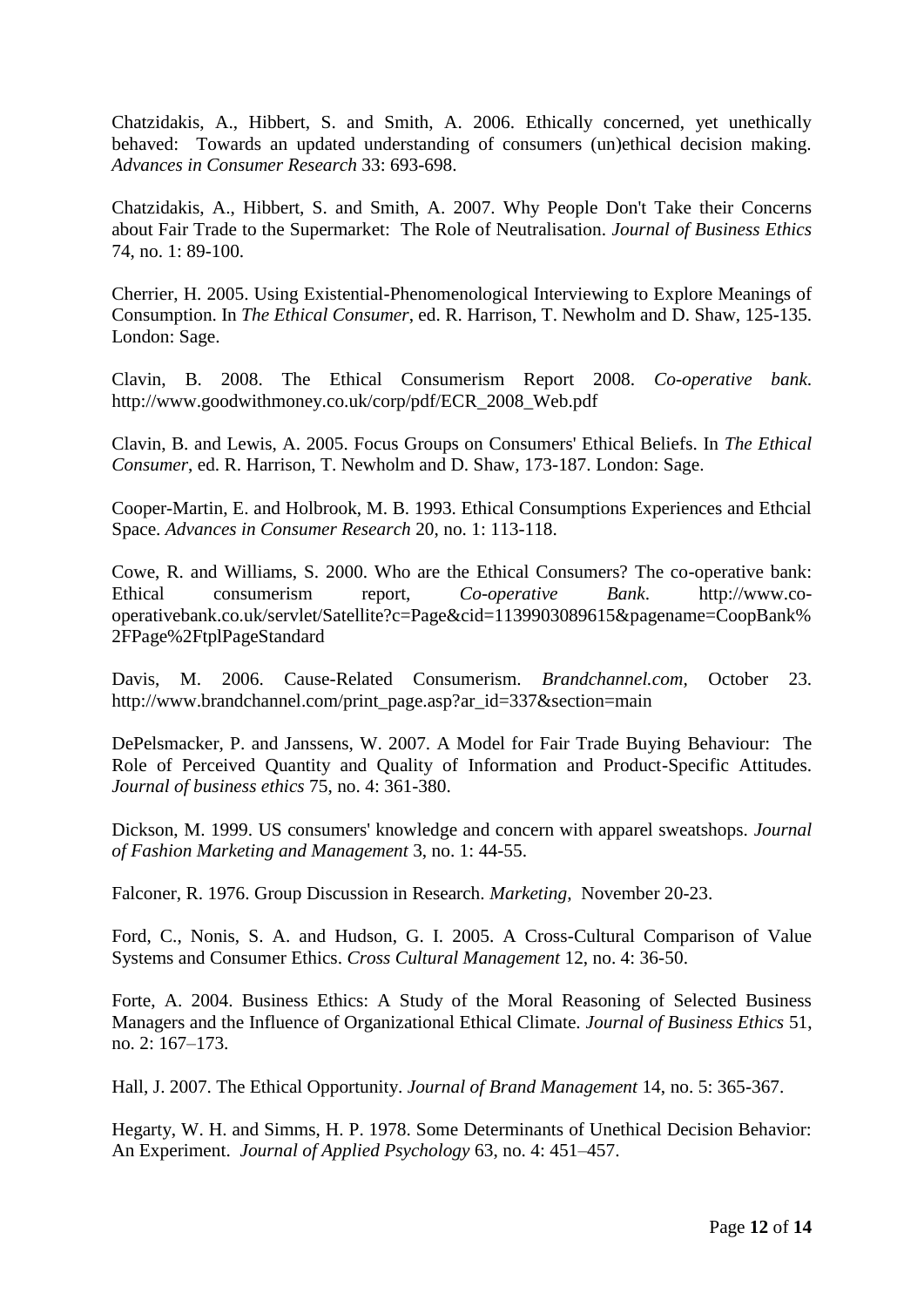Herr, P. M., Kardes, F. R. and Kim. J. 1991. Effects of Word-of-Mouth and Product-Attribute Information on Persuasion: An Accessibility-Diagnosticity Perspective. *Journal of Consumer Research* 17, no. 4: 454-62.

Howard, M. and Nelson B. 2000. What the progress of ethical consumerism in the 1990s tells us about the prospects of the 21st century. London, Co-op Bank/The Future Foundation.

Hunt, S. D. and Vitell, S. J. 1986. A General Theory of Marketing Ethics. *Journal of Macromarketing* 6, no. 1: 5-16.

Joergens, C. 2006. Ethical Fashion: Myth or future trend? *Journal of Fashion Marketing and Management* 10, no. 3: 1361-2026.

Jones, P., Comfort, D. and Hillier, D. 2007. Marketing and Corporate Social Responsibility with Food Stores. *British Food Journal* 109, no. 8: 582 –593.

Kent, T. 2005. Ethical perspectives on the erotic in retailing. *Qualitative Market Research* 8, no. 4: 430-439.

Kim, Y-K., Forney, J. and Arnold, E. 1997. Environmental Messages in Fashion Advertisements: Impact on Consumer Responses. *Clothing and Textiles Research Journal* 15, no. 3: 147-154.

Kohlberg, L. 1969. Moral Stages and Moralization: The Cognitive Developmental Approach. In *Moral Development and Behavior: Theory Research and Social Issues*, ed. T*.* Lechona, 6– 28. New York: Hall, Rinehart, and Winston.

KPMG and Synovate. 2007. Retailers are not influenced by ethical consumers; It's simply that a socially responsible retailer is more profitable. *Retail Think Tank White Paper*, July. http://www.retailthinktank.co.uk/news/news\_releases/white\_paper\_-\_july\_2007/

Loureiro, M. L. and Lotade, J. 2005. Do fair trade and eco-labelling in coffee wake up the consumer conscience? *Ecological Economics* 53, no. 1: 129-138.

Nash, L. 1990. Why business ethics now? In *Managing Business Ethics*, ed. J. Drummond and B. Bain, 11-12. London: Butterworth Heinemann.

Nicholls, A. 2002. Strategic options in fair trade retailing. *International Journal of Retail and Distribution Management* 30, no. 1: 6-17.

Nicholls, A. and Lee, N. 2006. Purchase decision-making in fair trade and the ethical purchase 'gap': 'Is there a fair trade twix?' *Journal of Strategic Marketing* 14, no.4: 369-386.

Nicholls, A. and Opal, C. 2005. *Fair Trade: Market-Driven Ethical Consumption*. London, Sage.

Macalister, T. 2007. Ethical Household Spending Has Doubled, But Only £6 A Year Is On Green Energy*. Guardian News and Media*, November 30, Green business, Online edition.